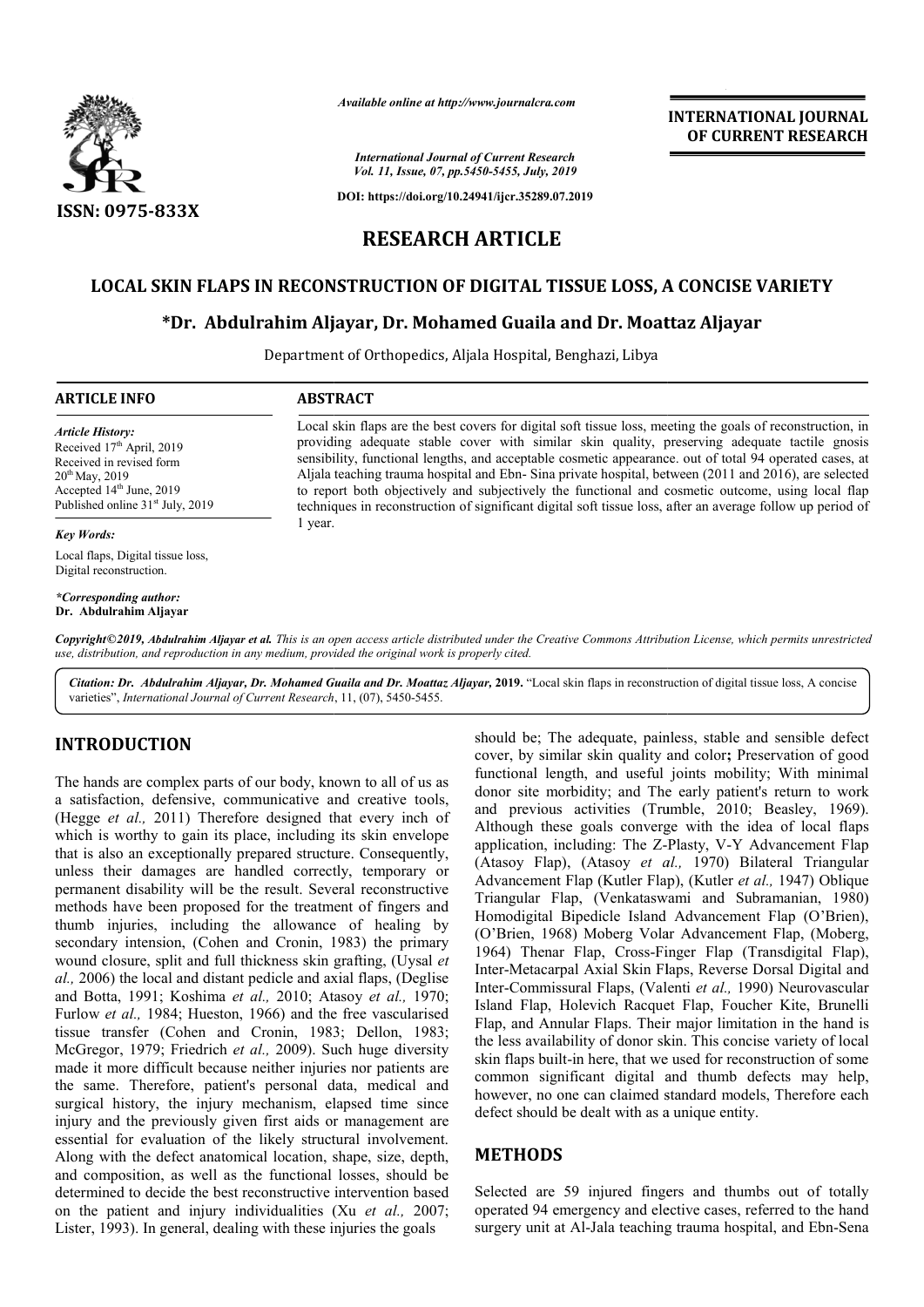private hospital, between (2011 and 2016), With significant skin and soft tissue defects, caused by a mixture of traumatic mechanisms. To report the useful application of some local pedicle and axial flap techniques, in the emergency and elective reconstruction of some common digital defects, after an average follow up period of 1 year. Using objectively; The static 2 point discrimination test, ranking (less than 6 mm. normal, and more than 11 mm. poor); The active range of movement (ARM), at distal interphalangeal (DIP), proximal interphalangeal (PIP), and metacarpophalangeal joints, and the subjective questioning of patients about; Their satisfaction of hand appearance; Presence of pain, evaluated by the visual analog scale (VAS), considering Zero as pain free, while 10 as pain at rest; and Their ability of return to previous work and activities. Excluded are; those missed for follow up; cases managed by distal pedicle flaps; and the severely crushed digits beyond repair.

## **RESULTS AND DISCUSSION**

Fingers and thumb soft tissue loss are common injuries, (Alwis, 2006) account for approximately 10% of all accidents, (Sanjay Saraf and Tiwari, 2007; Karthi Sundar *et al.,* 2017) that can be associated with deeper vital structural (bone, tendon, and/or digital neurovascular bundles) damages, adding complexity to their management. For that, many several ideas have been introduced including the allowance of healing by secondary intention, direct closure, skin grafting, and the more complicated microsurgical free vascularised tissue transfers, Passing through the less demanding local and distant pedicle flap, designs. The choices in between depend on; the defect size, and tissue availability; its anatomical location, and associated injuries; available facilities; the patient's age; and functional demands (Xu *et al.,* 2007). Among this diversity, we are presenting the usefulness of some different local flaps used in reconstruction of 59 injured finger and thumb, out of total 94 cases operated by the hand surgery unit, for treatment of significant skin loss varying between (0.5×1 cm and 2 ×3.5 cm), at Aljala teaching trauma hospital and Ebn-Sena hospital, Between the years 2011 and 2016. Out of the total 94 cases, 8 missed for follow up, 3 treated by skin grafting, 9 distant pedicle flaps, and 15 severely mutilated digits beyond repair went for amputation, were excluded. The 59 selected cases, (41 males, 18 females), between 3-62 years of age, (mean=26 years).

## **Case -1**

The involvement was Nine thumbs, 23 index, 16 middle, 8 ring, and 3 little fingers. (Paragraph 1), showing the highest frequency in the index, followed by the long finger, least involving the little.



**Figure 1. The most frequently involved are the index, followed by the middle fingers, and least involving the little**

**Table 1. Types of local pedicle flap used, and the number of cases applied to soft tissue loss plan**

| Flaps                | Number of cases | Tissue loss plan                        |
|----------------------|-----------------|-----------------------------------------|
| Thenar flap          | 23              | 15 volar oblique $+8$ transverse        |
| Cross finger flap    |                 | $11$ volar + 6 dorsal                   |
| Advancement flap     |                 | 7 Volar oblique + 4 transverse          |
| Intermetacarpal flap | 6               | $1$ volar $+$ 5 dorsal                  |
| Cocked Hat flap      |                 | thumb disarticulation at MP joint level |

The most frequent causative mechanisms among physiologically young active patients were machinery accident, 28 cases; followed by crushing of heavy objects 9; and the bite injuries 5 cases (3 Human and 2 animal bites). While door injuries were the most common in children 17 cases**.** Majority of these defects are involving solitarily the distal phalanges (DP) 49, both DP and middle phalanges (MP) 6 cases, and were least in relation to the proximal phalanges (PP) 4 defects. Associated fractures detected in 17 cases, 14 involving the DP Taft area, 2 MP, and 1 PP shaft areas. Nail plate avulsion and nail bed injuries 19 cases, Injured extensor tendon expansion 2, and digital neuro-vascular bundles 3 cases. As shown in (Table -1), The thenar flaps employed in 23 cases, Cross finger flaps 17, Advancement flaps 11 (4 Bipedicle, and 7 V-Y), Intermetacarpal flaps 6 cases (4 distally based, and 2 proximally based), Cocked Hat flap 2 cases.



13 y old male patient, presented as a case of Rt. index fingertip injury, by a bicycle chain, referred the fifth day post-trauma with transverse loss of fingertip soft tissue and exposed Taft area (A, B).

Following debridement, the case treated by (Atasoy V-Y) advancement flap (C, D).

Eight months post surgery, the patient was satisfied with the result, with normal shape and color, sensible skin, a full range of movements and two-point discrimination of 4 mm (E).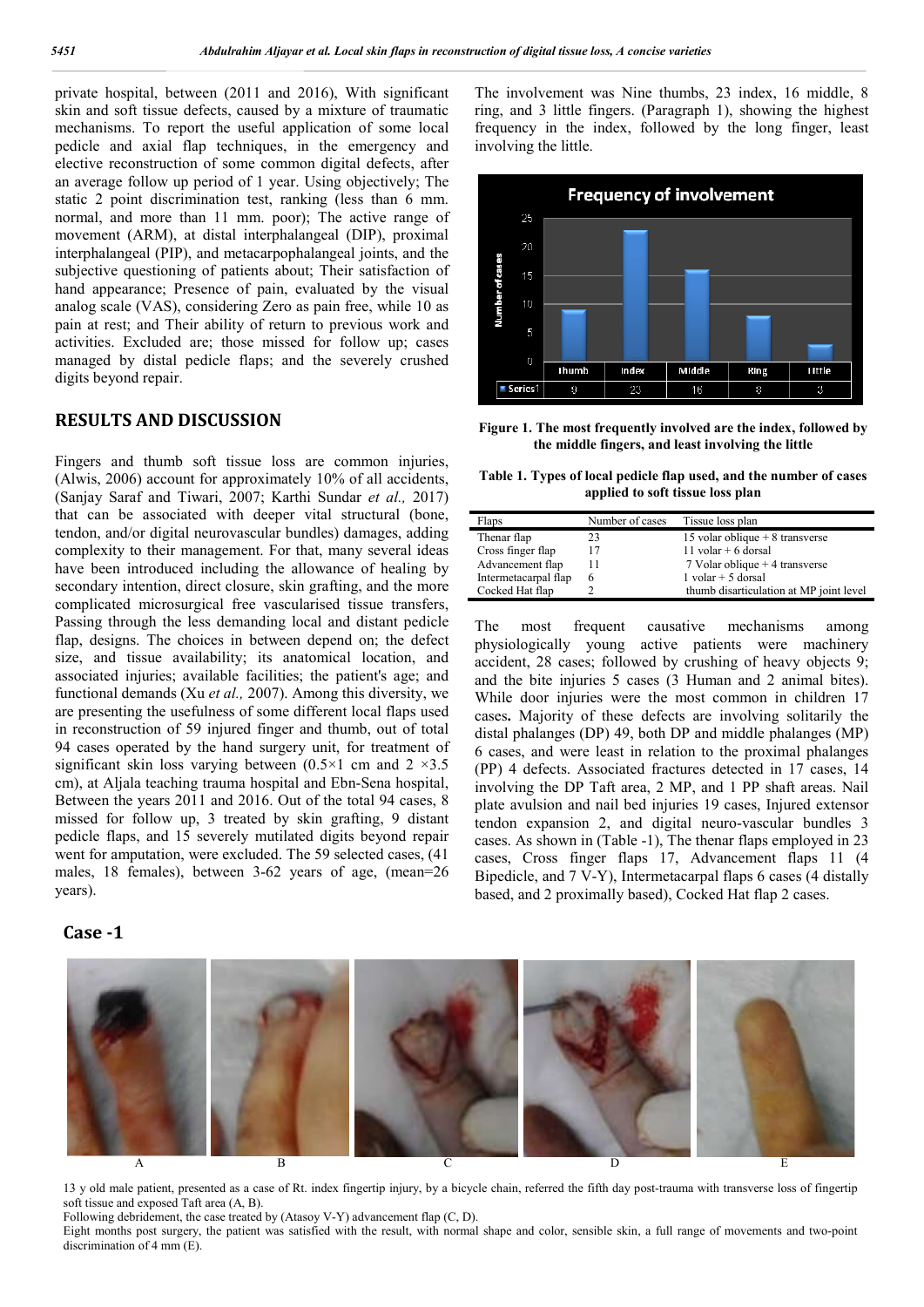#### **Case 2**





34 years old male patient, injured by an electric powered saw, presented by volar oblique tip injury of Lt. index, with amputated Taft area of the DP. The defect was 1.5 x 2 cm (A).

Treated by Homodigital bipedicle advancement flap (O'Brien flap), the proximally resulted raw area at the distal interphalangeal crease covered by a full thickness skin graft, harvested from the wrist region volarly (B, C).

The flap and graft survived, and the sight of graft closed primarily by interrupted sutures (D).

6 months postoperatively, the patient was satisfied with the result, skin color and texture were normal, with a full range of flexion-extension movements, and 2 point discrimination of 4 mm.

#### **Case 3**



 $D$  F G H

21 years old male patient. A case of machinery accident, presented by Rt. middle fingertip amputation, and a defect of (1.5 x2 cm.), associated nail bed laceration and avulsed nail plate (A).

Managed by thenar flap, nail bed repaired by 6/0 vicryl interrupted sutures, the nail folds kept open by a harvested vaseline gauze piece (B), The donor area covered by full thickness graft, from the volar wrist region. The flap separated at second week time (C, D, F).

Two years post surgery, the patient was satisfied with the finger shape and color, a new nail grows up with minimal hooking, good function, and sensibility, and two-point discrimination of 5 mm (G, H).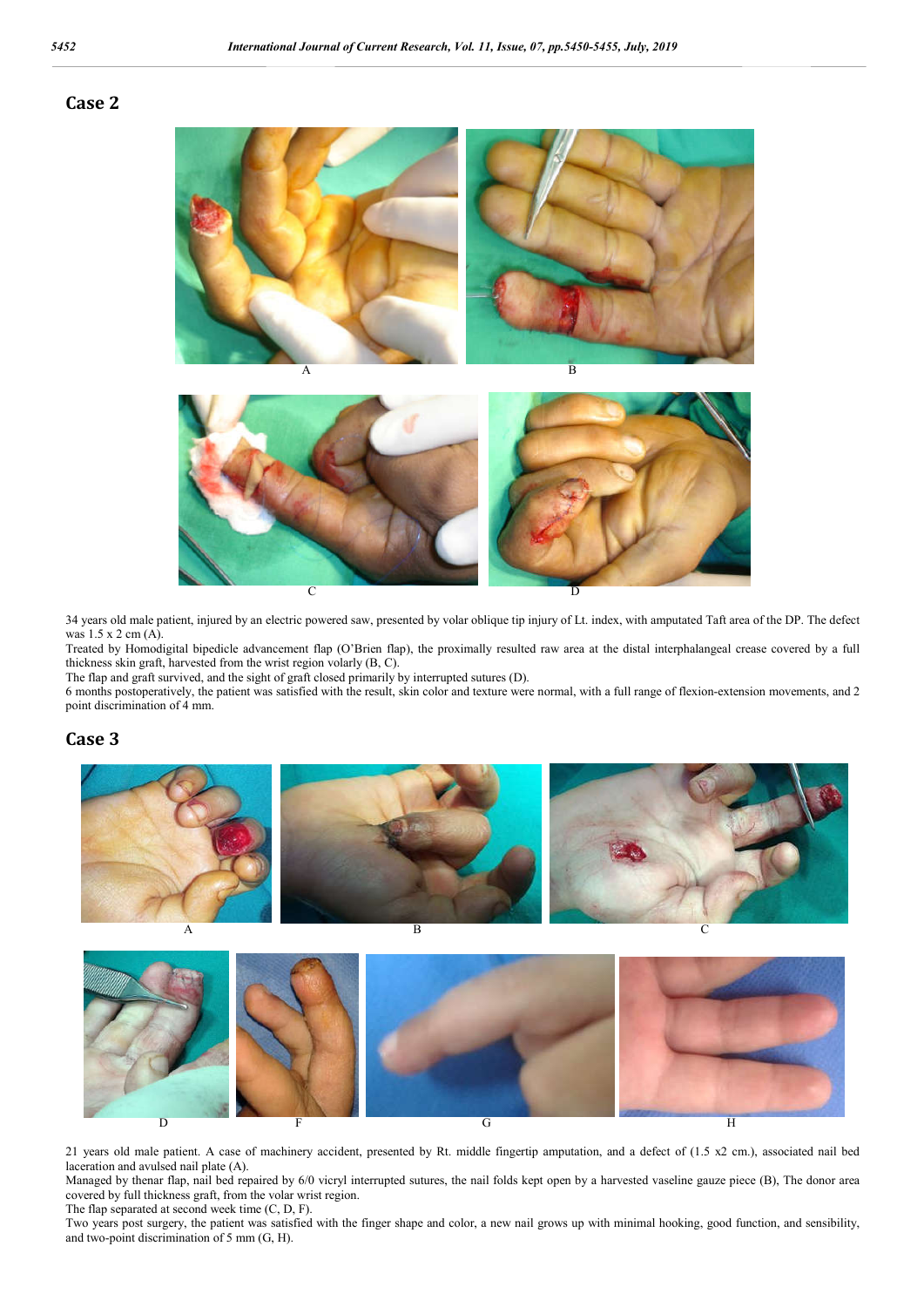### **Case -4**



27 years old male patient, presented following machinery accident, involving his Rt. Index finger, with a defect of (1 x 2 cm.), and a tangential volar-ulnar pulp amputation, with an associated volar tangential loss of the DP Taft and shaft areas, just distal to the base (A). managed by cross finger flap designed from dorsal metacarpal skin of the long finger, the raw area covered by full thickness graft from wrist region (B,C). 6 months postoperatively, he was satisfied with the result, with normal finger shape and color, a normal range of movements, and two-point discrimination of 8  $mm$  (D).

#### **Case -5**



A cross finger flap technique found to be useful in the reconstruction of an accessible volar thumb defect, in 28 years old male patient, with pulp skin defect of Lt. thumb, measuring (1.5 x 1.5 cm), due to mechanical crush (A).

The flap harvested from the index PP. dorsal skin (B), Separated at second week time (c).<br>Six months post surgery he was satisfied with the result, with normal pulp shape, a normal range of movement, and two-point discrimi Six months post surgery he was satisfied with the result, with normal pulp shape,

#### **Case -6**



19 years male patient, with relatively extensive irregular soft tissue loss at the volar-radial aspect of his Rt. thumb DP extending proximally through the interphalangeal joint up to the neck of the PP level. Following machinery crush injury, with missed articular volar 1/3 of the DP (A). Following meticulous debridement, the interphalangeal joint arthrodesed, a skin flap harvested at the level of the proximal phalanx, based on the first dorsal metacarpal artery, is tunneled under the 1<sup>st</sup> web skin bridge, to be fixed covering the thumb defect, The resulting donor raw area covered by full-thickness skin graft from the wrist region (B,C, D).

One year post-surgery, the patient was satisfied with the shape, color, and function of his thumb, with two-point discrimination of 11 mm (F).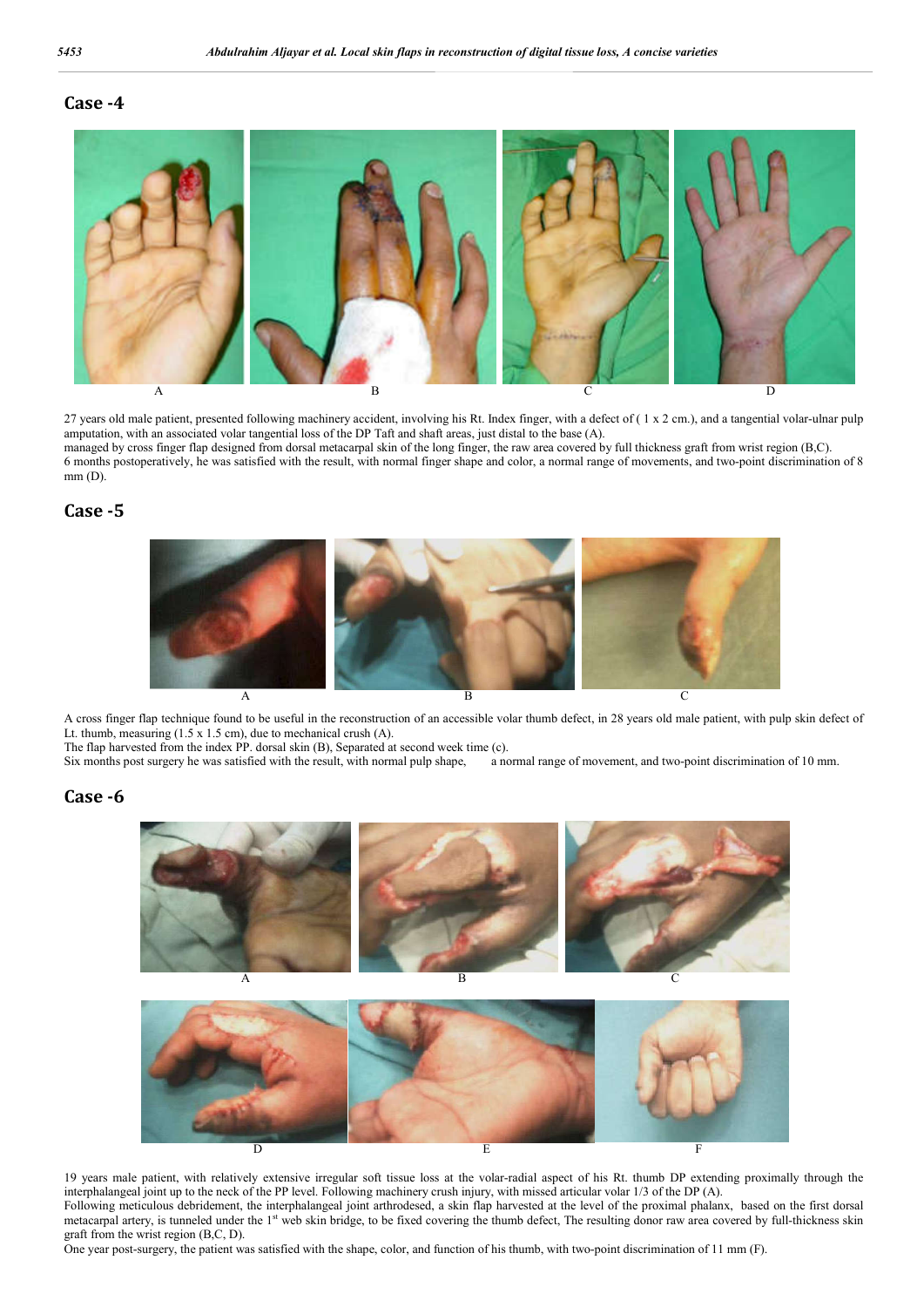# **Case -7**



31 years old Egyptian M P. Presented with soft tissue defect of (2 x 2.5 cm.), at the dorsal-radial aspect of Lt. index, associated with an injured third digital neurovascular bundle and partial cut of the extensor expansion, caused by vehicle's motor radiator fan (A).

Managed by a reversed axial fascio-cutaneous flap, Harvested from the second metacarpal space skin area, Based on the second dorsal metacarpal artery from the dorsal carpal arch. The flap is then rotated and tunneled under skin bridge to cover the defect distally, and the donor area closed primarily (B, C). Eight months post-surgery the patient was satisfied with the result, improving ranges of motion, However anesthesia at the radial half of the index still there,

and the 2 point discrimination was 12 mm.

#### **Case -8**



A horse bite injury in 29 years old male patient, resulted in a complete amputation of Lt. thumb through the base of the PP. presented 4 months post metacarpophalangeal joint disarticulation (A).

Treated by one stage osteoplastic thumb reconstruction, using a bone grafting harvested from the iliac crest, covered by cocked hat pedicle flap technique (B). 8 months later the result was a functional lengthening, with a sensible stump, and 2 point discrimination 6 mm (C, D).

Compared with other mentioned techniques, the local pedicle flaps gained a wide range of acceptance, and extensive applications, in covering relatively large digital defects, preserving functional lengths, at least protective sensibility, with similar skin quality in color and texture, less time consuming and technical demands. However these aims cannot be achieved unless appropriately designed and meticulously performed to cover the defects with no tension or excess bulk, and the avoidance of pedicle twist or kinking, as their survival is related to the balanced in and outflow, that is early established by the blood supply through their pedicles, and later by the development of micro-vascular connections between the flaps and their surrounding normal skin edges and recipient beds. The establishment of such microcirculation and therefore the flap survival is disproportionally related to the flap size but proportionally related to its thickness and pedicle width. In our series, all the flaps survived with good functional and esthetic results, with no obvious shortening, or nail hooking, and normal or near normal pulp appearance, fair sensibility, with an average static 2 point discrimination of 8 mm,

and ranged active interphalangeal and metacarpophalangeal joints flexion-extension movements of 90-110° in 53 cases. Restricted range of active movement, 45-80° measured in 5 cases, including the 2 cases treated for an associated extensor tendon cut, repaired as an emergency at the time of the defect reconstruction. The (ARM) was 0°, in one arthrodesed thumb interphalangeal joint, reconstructed by an intermetacarpal flap. All patients were satisfied with their hand appearance, the visual analog score (VAS) was Zero, and all returned back to normal activities, within 6 months.

#### **Conclusion**

- 1. In treating fingers and thumb tissue loss, the local flap techniques, provide satisfactory functional and esthetic covers by similar skin quality, less time consuming, less technical demands, and less complications both at the recipient and donor sites.
- 2. The flap choice is case individuality, and surgeon preference dependent.